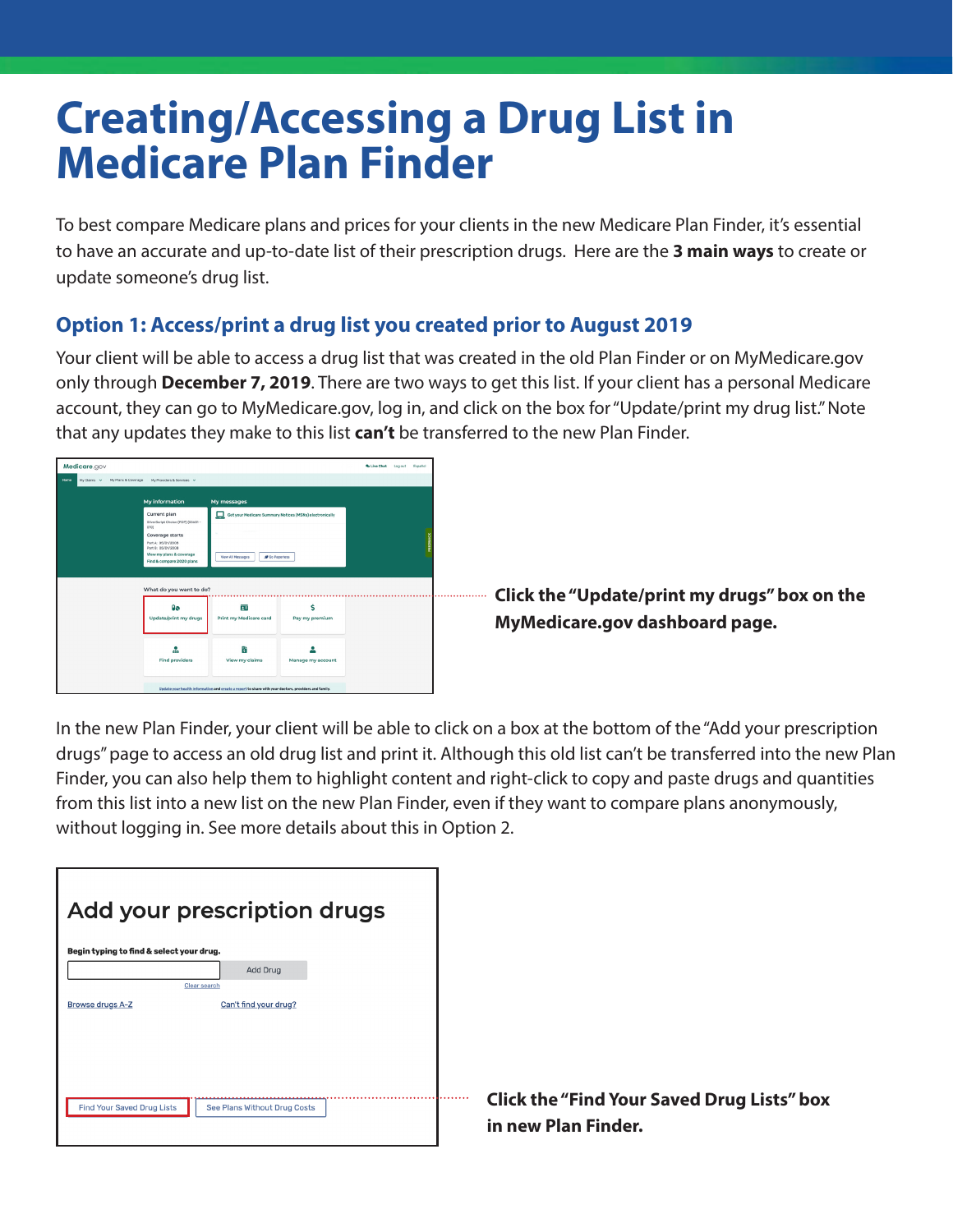## **Option 2: Create an anonymous drug list**

In the new Plan Finder, your client can choose to skip logging into an account and still enter their prescription drugs, compare plans, and even complete an enrollment. They can print their drug list, plan results and comparison pages for future reference. However, they won't be able to save or retrieve the new drug list, unless they log in. If your client chooses to follow the anonymous option, they will need to re-enter their complete drug list each time they return to the site to compare. If a client doesn't take many prescription drugs and is hesitant to create an account, this might be their best option.



**Click the "Continue without logging in" link below the "Log in or Create Account" button in the new Plan Finder**



| Tell us your search preferences                                                                                                    |
|------------------------------------------------------------------------------------------------------------------------------------|
| Do you want to see your drug costs when you compare plans?                                                                         |
| Yes                                                                                                                                |
| <b>Great!</b><br>To see drug costs, get ready to enter the name, dosage, quantity, and frequency for each drug you take regularly. |
| No                                                                                                                                 |
| How do you normally fill your prescriptions?                                                                                       |
| Retail pharmacy                                                                                                                    |
| Mail order pharmacy                                                                                                                |
| Both                                                                                                                               |
| You'll need to tell us the pharmacies you use most to get accurate drug costs.                                                     |
|                                                                                                                                    |
| <b>Next</b>                                                                                                                        |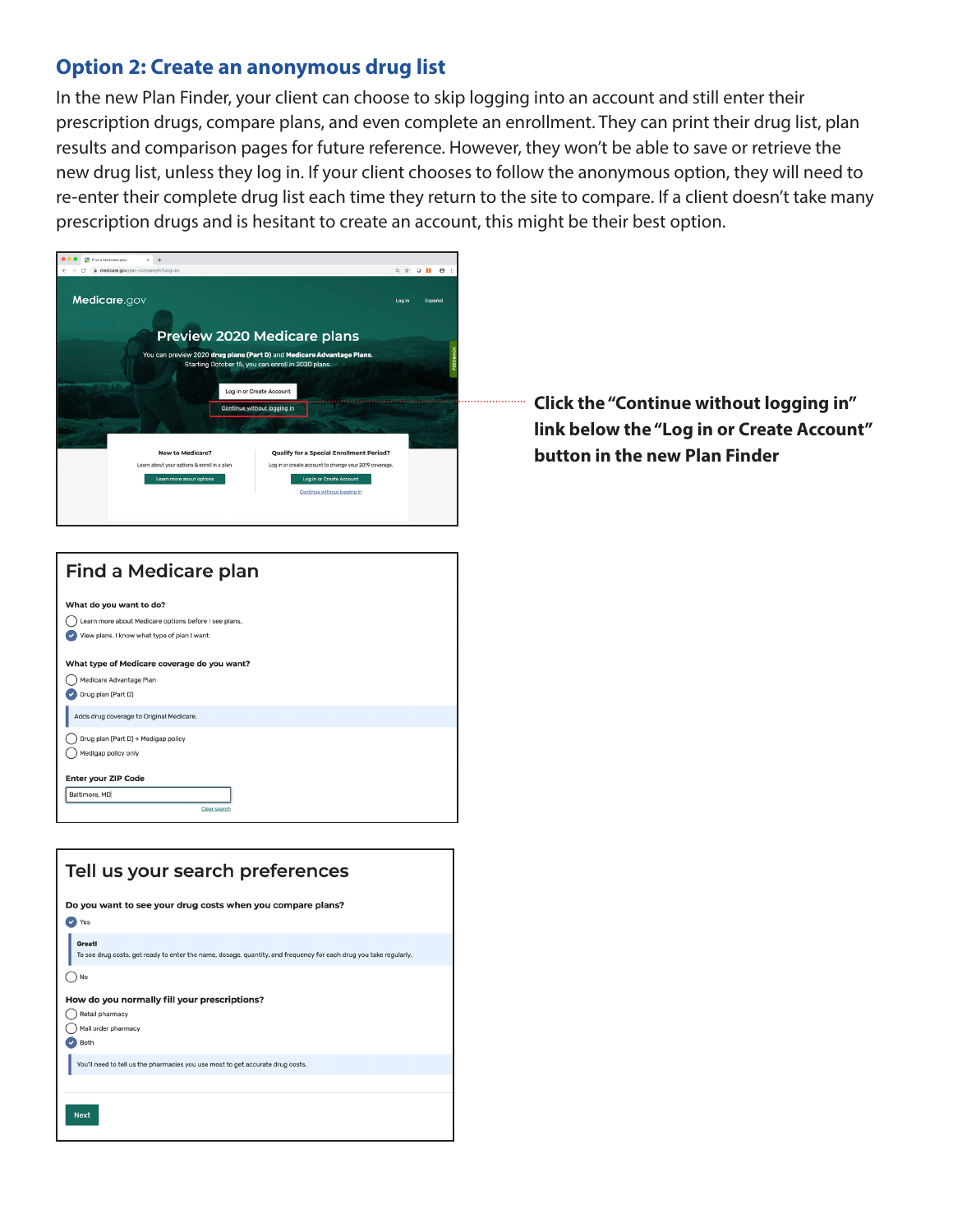|                                   | Add your prescription drugs<br>Begin typing to find & select your drug. |                              |  |
|-----------------------------------|-------------------------------------------------------------------------|------------------------------|--|
|                                   |                                                                         | <b>Add Drug</b>              |  |
|                                   | Clear search                                                            |                              |  |
| <b>Browse drugs A-Z</b>           |                                                                         | Can't find your drug?        |  |
|                                   |                                                                         |                              |  |
|                                   |                                                                         |                              |  |
|                                   |                                                                         |                              |  |
| <b>Find Your Saved Drug Lists</b> |                                                                         | See Plans Without Drug Costs |  |
|                                   |                                                                         |                              |  |
|                                   |                                                                         |                              |  |

| Tell us about this drug                                       |
|---------------------------------------------------------------|
| <b>Rosuvastatin calcium</b>                                   |
| <b>Dosage</b>                                                 |
| 10mg tablet<br>♦                                              |
| <b>Quantity</b><br><b>Frequency</b><br>30<br>Every month<br>٠ |
| <b>Add to My Drug List</b>                                    |
| You have 1 drugs(s) in your drug list. See or edit drug list. |
|                                                               |

**Your client can copy from an old drug list and paste in the drug entry screen above.**

## **Option 3: Log in and create a claims-based drug list**

New for 2019, if your client logs in to the new Plan Finder with their Medicare account, we will recommend drugs and dosages for their drug list, based on data from the last 12 months of their personal Medicare claims. If your client is new to Medicare and doesn't have a claims history yet, they can still create an account and build a drug list by manually entering their prescriptions. Creating a drug list while logged in to a personal account will be the only way your client can save and store a drug list that they can return to later.

. . . . . . . . . . . . . . . . . .

Note that the claims-based recommendations appear at the first log-in to create a new drug list. For subsequent visits, when a client logs back in, their saved drug list will appear and they will be able to update by adding or deleting drugs as they choose.